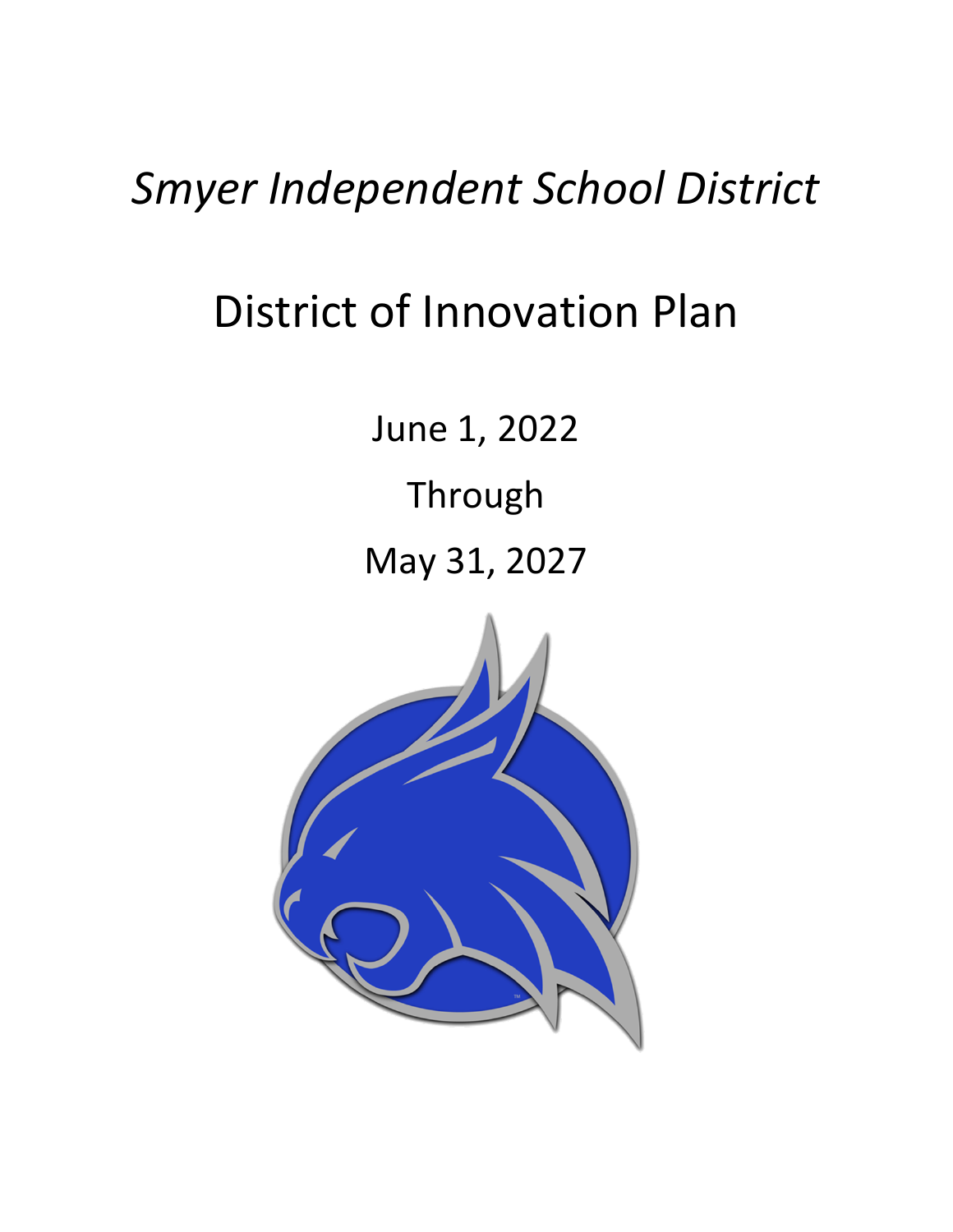# Smyer Independent School District District of Innovation Plan

The 84th Texas Legislature passed House Bill 1842 in the spring of 2015, providing public school districts the opportunity to become Districts of Innovation and to obtain exemptions from certain provisions of the Texas Education Code and allow public schools to have some of the same flexibility that public charter schools have always been allowed.

In an effort to better serve and accommodate the diverse needs of all Smyer ISD stakeholders, including students, staff, parents and community members; Smyer ISD is seeking to renew its District of Innovation plan for a term beginning June 1, 2022 through May 31, 2027.

Benefits of being a District of Innovation include:

- Take greater local control as the decision makers over the educational and instructional model for students;
- Increase freedom and flexibility, with accountability, relative to state mandates that govern educational programming; and,
- Increase empowerment and encourage innovative thinking.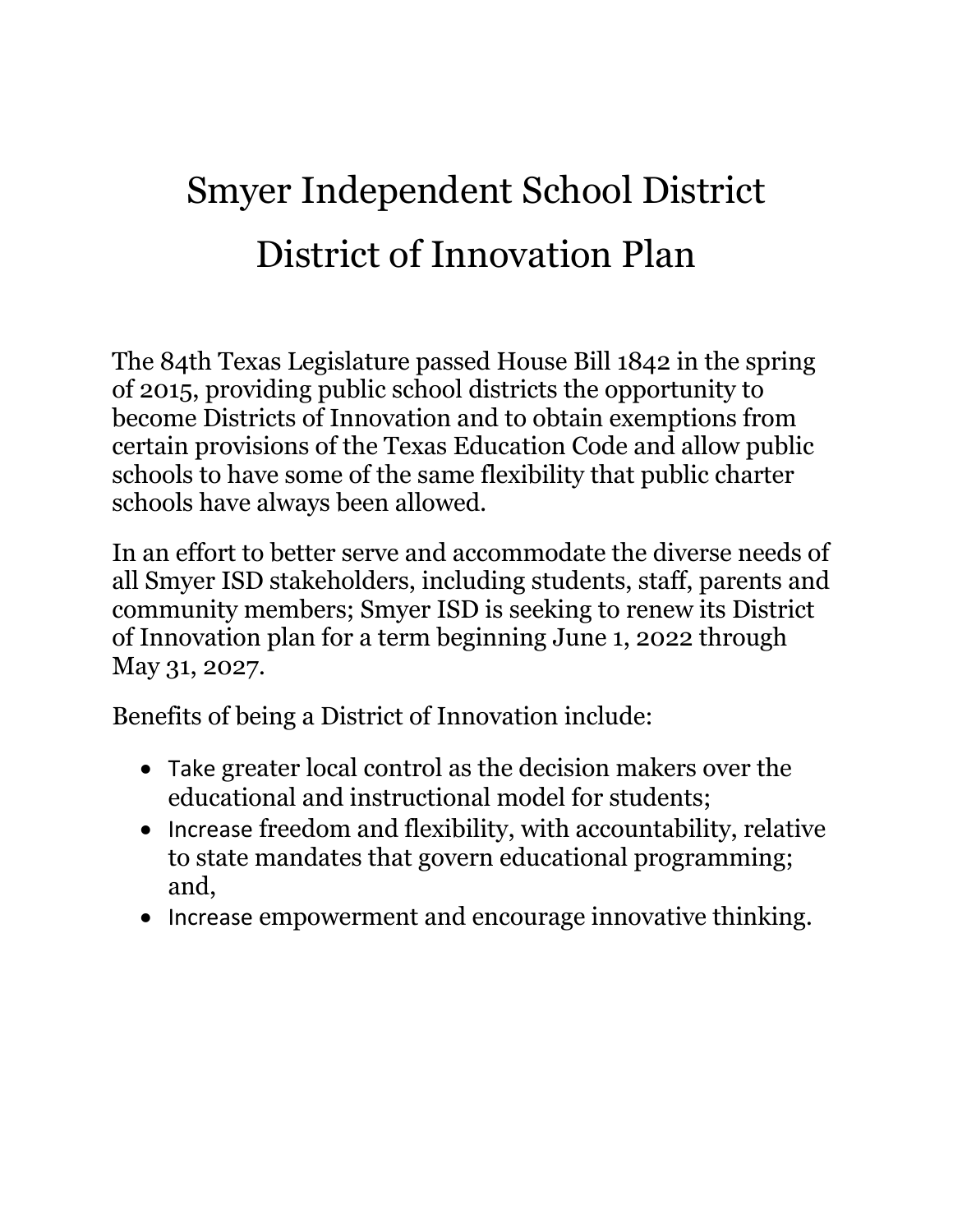# Smyer ISD District of Innovation Renewal Timeline

### **March 7, 2022**

First Meeting of the DIC/DOI Committee – Reviewed current DOI plan and options for any additional exemptions were discussed.

# **April 22, 2022**

Public Notice of DIC/DOI Committee Meeting Posted – Meeting to be held on April 25, 2022, at 2:00 p.m. Meeting will allow for public comment on the plan and for potential vote to approve the plan by the committee.

# **April 25, 2022**

Public meeting of the DIC/DOI Committee to allow for input from stakeholders. Committee voted unanimously to approve the plan as presented.

# **May 31, 2022**

Board of Trustees meeting to review and take possible action on the renewal of the plan. The plan was approved with a 6-0 vote.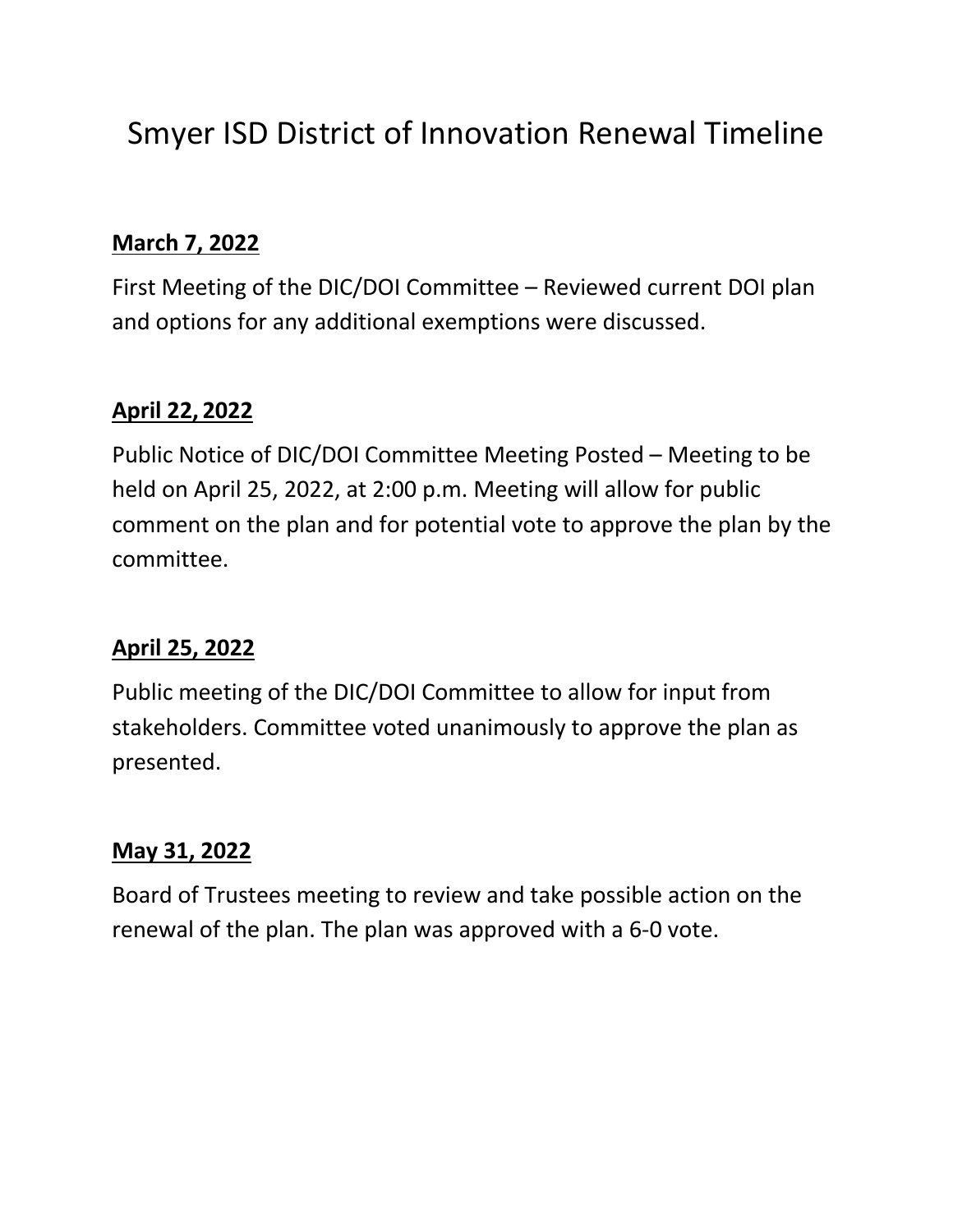### **Innovation Plan**

#### **First Day of Instruction** *(EB legal, TEC 25.0811)*

A district may not begin instruction for students for a school year before the fourth Monday in August.

#### **Proposal:**

The flexibility of a locally approved start date allows the district to determine, on an annual basis, what best meets the needs of the students and community. This would also offer the following:

- Allow for more balanced grading periods.
- Allow for more instructional time prior to state assessments in December.
- Students participating in dual credit will have more balanced semesters, which will align more with our local colleges.

#### **Guidelines:**

The district will determine, on an annual basis, when each school year will begin.

#### **Teacher Certification (TEC § 21.003, § 21.053 and § 21.057) (DK Legal and Local)**

State law states that a person may not be employed as a teacher by a school district unless the person holds an appropriate certificate or permit issued by the appropriate state agency. In the event, a district cannot locate a certified teacher for a position or a teacher is teaching a subject outside of their certification, the district must request emergency certification from the Texas Education Agency and/or State Board of Educator Certification. Special education and bilingual teachers must be SBEC certified.

#### **Proposal:**

The current state teacher certification requirements inhibit the District's ability to hire teachers to teach hard-to-fill, high demand, positions like foreign languages, as well as career and technical courses. In order to best serve Smyer ISD students, decisions on certification will be handled locally. Based on local need, this exemption from teacher certification requirements will enable greater flexibility in staffing and will enrich applicant pools in specific areas of need. This would allow for the following:

- Provide more flexibility in scheduling
- Provide more options for students in class offerings
- Allow degreed individuals who may not be certified to teach hard-to-fill, high demand courses.
- Allow experienced teachers to teach a course in an area they have qualified knowledge but do not have that particular certification.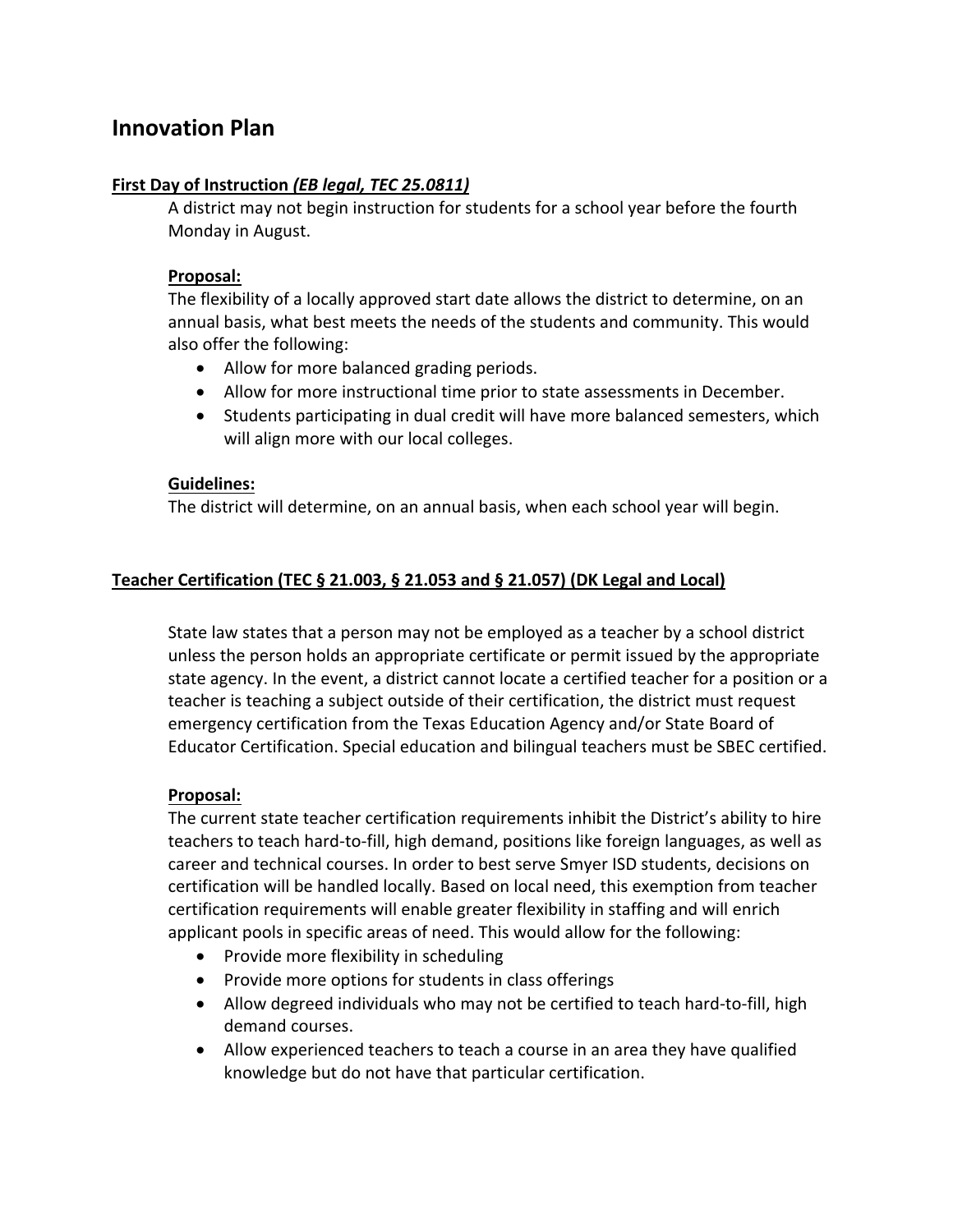• Allow industry certified and/or trade professionals to teach specialized certification courses

#### **Guidelines:**

- The District will make every attempt to hire individuals with appropriate certification for the position in question; however, when that is not reasonably possible, the District will have the flexibility to hire individuals who are knowledgeable in the area of study and are equipped to effectively perform the duties of the position.
- The campus principal may submit a request to the superintendent to allow a certified teacher to teach subject(s) out of their certified area. The request must state the reason and document the current certifications that the teacher holds that would qualify them to teach the subject.
- Individual with experience in a CTE field or other high demand area could be eligible to teach a vocational skill or course through a local teaching certificate. The campus principal would submit the request to the superintendent with all the documents that the person holds that would qualify them to teach the course.
- The Superintendent will approve or deny requests for local certification and report the action to the Board of Trustees.

A teacher certification waiver, state permit applications, or other paperwork will not be submitted to the Texas Education Agency.

#### **Probationary Contracts (TEC § 21.102)**

Currently, State law states that a probationary contract may not exceed one year for a person who has been employed as a teacher in public education for at least five of the eight years preceding employment with the district.

#### **Proposal:**

This period of time is not sufficient to evaluate the teacher's effectiveness in the classroom since teacher contract timelines demand that employment decisions must be made prior to the availability of end of year classroom and student data. For experienced teachers, counselors, librarians, or nurses new to Smyer ISD that have been employed as a teacher in public education for at least five of the eight previous years, the probationary period when becoming employed by Smyer ISD shall be for a period of two years with probationary contract issued for each of the two years.